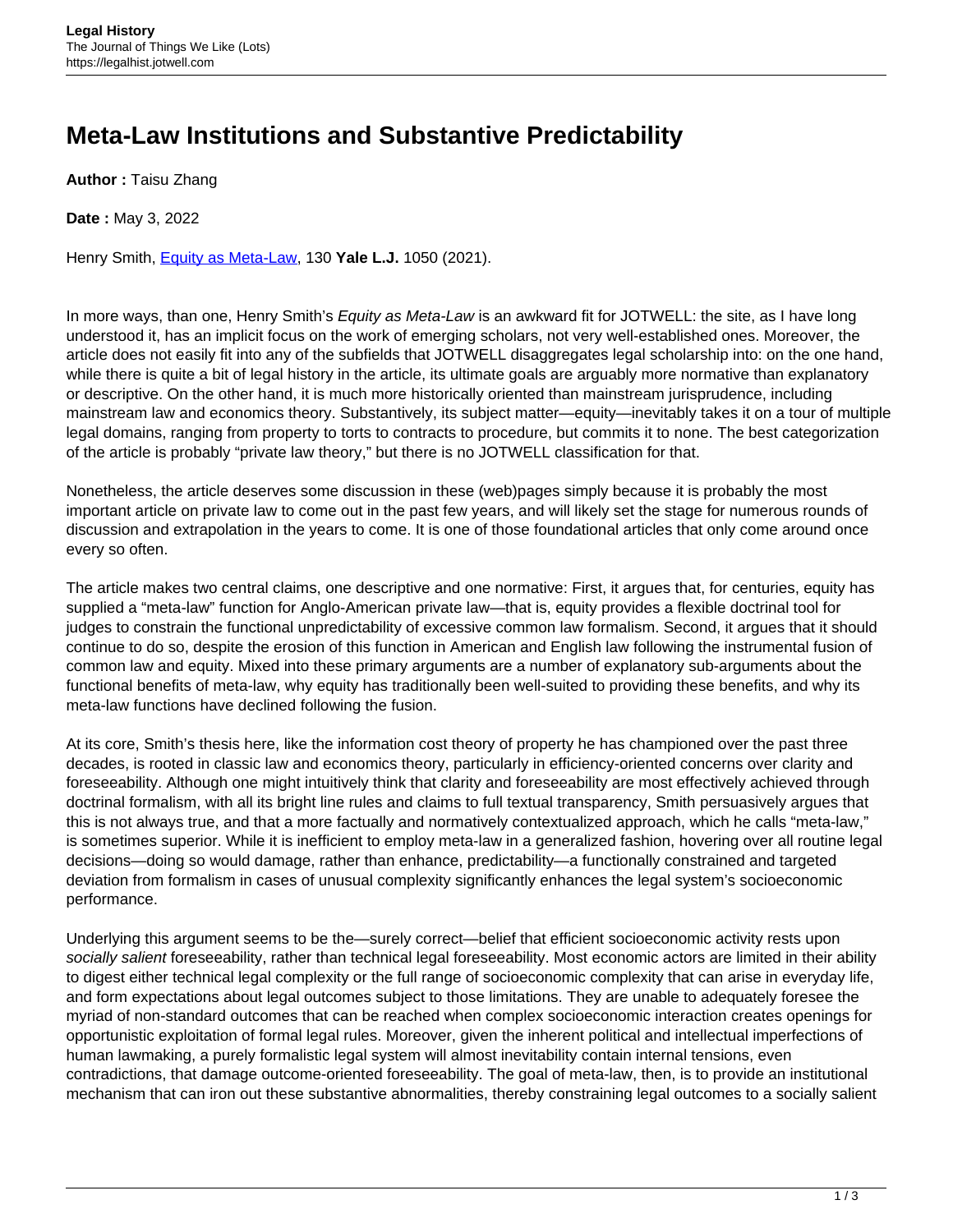range of foreseeable possibilities and providing an adequate foundation for efficient socioeconomic interaction.

As Smith argues, for several centuries following its creation and advent in early modern English law, equity performed this meta law function in the common law world. This is, to be clear, not a claim about institutional design, although there is obviously a compelling claim to made that equity was designed from the very beginning to overcome the functional deficiencies of excessively rigid common law formalism. Instead, it is a claim about actual functionality—that, regardless of the original intent underlying its creation, equity eventually supplied the English and American legal systems with a meta-law mechanism. Equity gained this functionality through a number of institutional devices and characteristic that Smith lays out in considerable detail: "cabining maxims" that ensure its narrow and limited use, balancing tests that allow non-formalistic consideration of a wide range of contextualized factors, moral considerations that help align legal outcomes with social expectations, and so on.

Historians will find these claims largely familiar, and indeed most of them are grounded in a well-established historical literature that the article voluminously cites. This collection of authors that have made related arguments ranges from Blackstone and Grotius, to Frederic Maitland, William Holdsworth, Roscoe Pound, and Joseph Story, to John Baker, Zechariah Chafee, John Langbein, Sarah Worthington, and a host of contemporary scholars. The basic argument that equity has historically helped align legal outcomes with social mores, more so than the less doctrinally flexible Common Law, should be largely uncontroversial to anyone familiar with this private law literature.

Where Smith adds considerable conceptual clarity to this traditional understanding is his additional leap from social mores to economic expectations: from, effectively, societal beliefs to behavioral habits, and then to the anticipatory worldviews that those habits encourage. This seems like a highly intuitive and persuasive leap once Smith frames it in those terms, but it is nonetheless a novel contribution. In particular, it allows for easier theorizing under mainstream models of private law, which, being predominantly functionalist in nature, often cannot readily digest moral beliefs on their own terms, but do have a sophisticated framework for evaluating and measuring behavioral expectations. To the extent that doctrinal history requires accurate theoretical framing to construct truly compelling macro-narratives, this article offers much to legal historians of the Common Law world. To the extent that good theory, even normative theory, must be grounded in historical narrative, it offers even more to legal theorists.

More recently, however, the meta-law functionality of equity has deteriorated following its fusion with common law. Smith points out that the fusion has "flattened" equity into something more formalistic and mechanical, thereby weakening its ability to reduce socially deviant legal outcomes that result from excessive formalism. Instead, he argues that equity's meta-law functions should be restored. While it might be impractical to recreate institutionally separate equity courts, judges and lawmakers should be able to identify the legal doctrines that potentially perform a meta-law function, and take steps to ensure that they are not decimated by the legal profession's inherent tendency to formalize.

The most powerful contribution of the article lies in its basic conceptualization and theoretical framework: the idea that there has been, and should be, an institutionally concrete meta-law in private law. The idea that the predictability of legal outcomes should be understood in a socioeconomically contextualized fashion, and not merely as a matter of formal conjecture, may seem intuitive to critical theorists, psychologists, or sociologists, but it has all too often been overlooked in the economic analysis of private law.

Smith's proposal takes this core insight and skillfully builds it into a full-blown theory of legal structure, identifying not only the need for something like meta-law as a sort of corrective, but also what its core functional characteristics need to be: contextualization, flexibility, but also substantive specificity and restraint. From there, the article applies these theoretical insights to one of the most historically important yet jurisprudentially underappreciated developments in the common law world—the rise of equity—and makes a highly compelling, if not quite fully conclusive, case for interpreting it through the lens of meta-law.

The scope, originality, and force of these ideas are truly extraordinary, representing legal theory at its very best. Traditionally, legal theory has all too often lacked historical grounding, whereas legal history, especially doctrinal